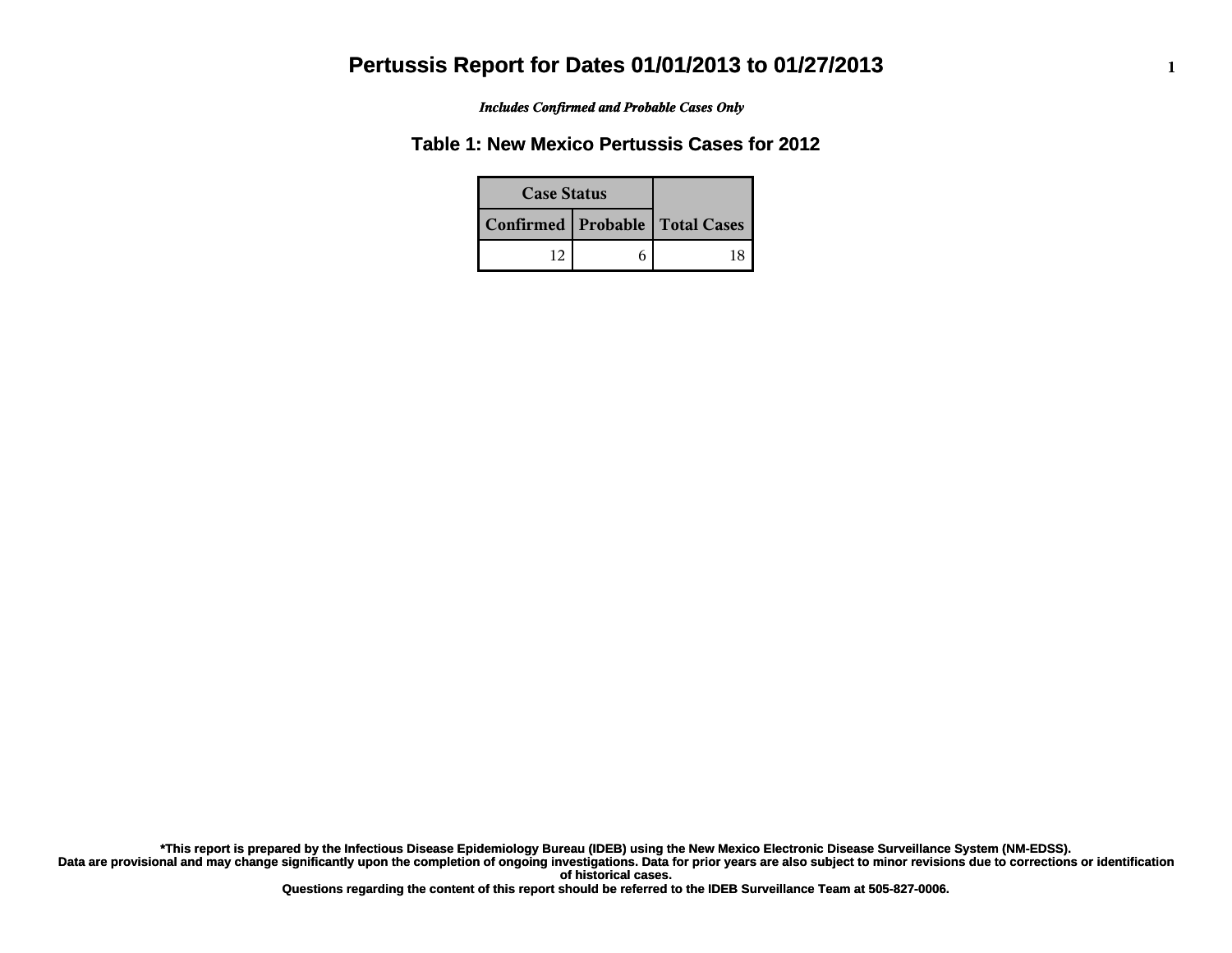*Includes Confirmed and Probable Cases Only*

## **Table 2: Pertussis Cases by County**

| <b>County Name</b> | Case<br><b>Number</b> | <b>Percent</b><br>of Total<br>Cases | Incidence<br>per<br>100,000 |
|--------------------|-----------------------|-------------------------------------|-----------------------------|
| Bernalillo County  | 9                     | 50.0                                | 1.4                         |
| Colfax County      | 3                     | 16.7                                | 21.8                        |
| San Juan County    |                       | 5.6                                 | 0.8                         |
| Santa Fe County    | 3                     | 16.7                                | 2.1                         |
| Unknown            | 1                     | 5.6                                 |                             |
| Valencia County    |                       | 5.6                                 | 1.3                         |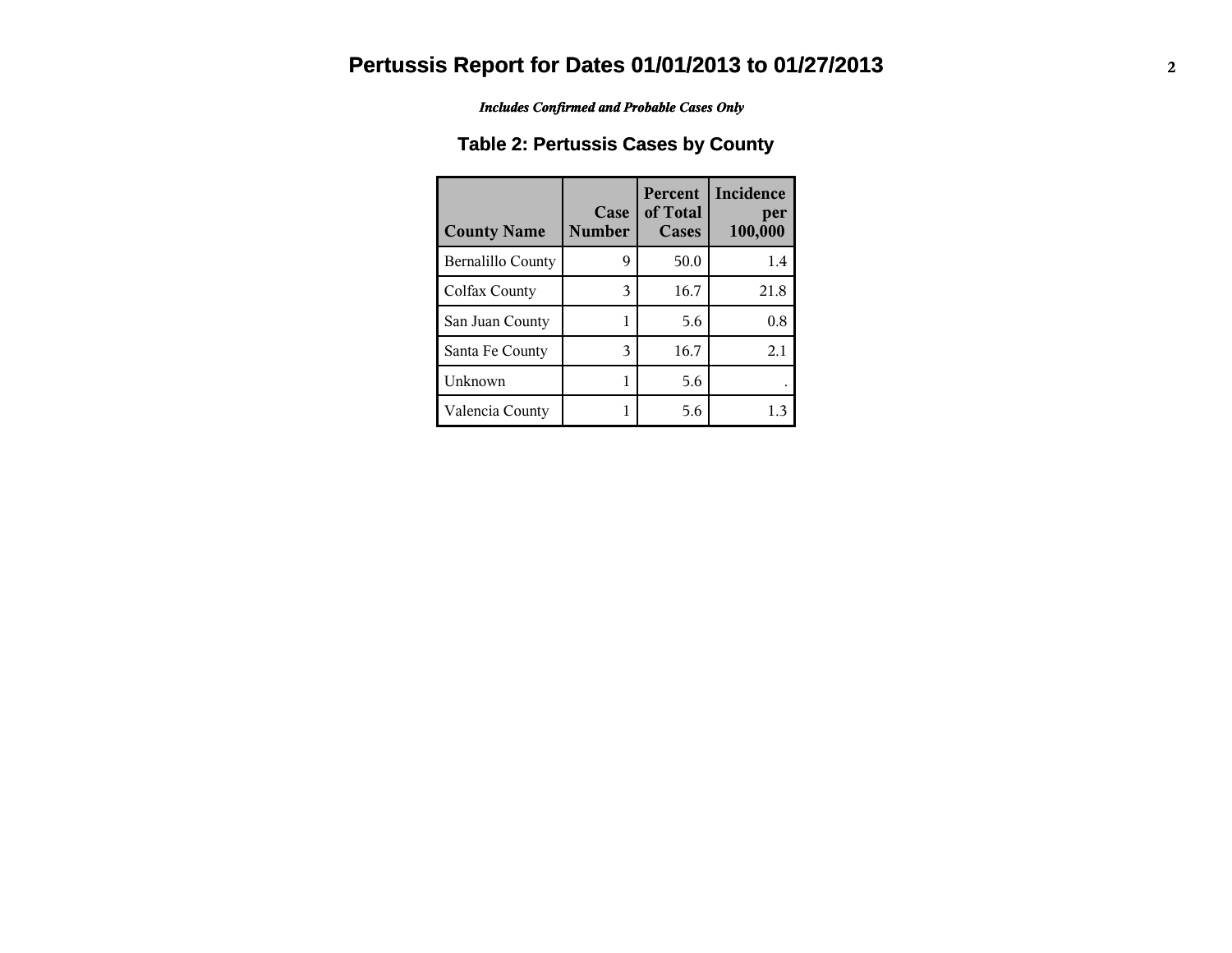*Includes Confirmed and Probable Cases Only*

### **Table 3: Pertussis Cases by Age Group**

| <b>Age Group</b> | Case<br><b>Number</b> | Percent |
|------------------|-----------------------|---------|
| $<$ 1 Year       |                       | 5.6     |
| 1 to 5 Years     |                       | 5.6     |
| 6 to 10 Years    | 8                     | 44.4    |
| 11 to 18 Years   | 2                     | 11.1    |
| 19 to 65 Years   |                       | 33.3    |

**Data are provisional and may change significantly upon the completion of ongoing investigations. Data for prior years are also subject to minor revisions due to corrections or identification of historical cases. \*This report is prepared by the Infectious Disease Epidemiology Bureau (IDEB) using the New Mexico Electronic Disease Surveillance System (NM-EDSS).**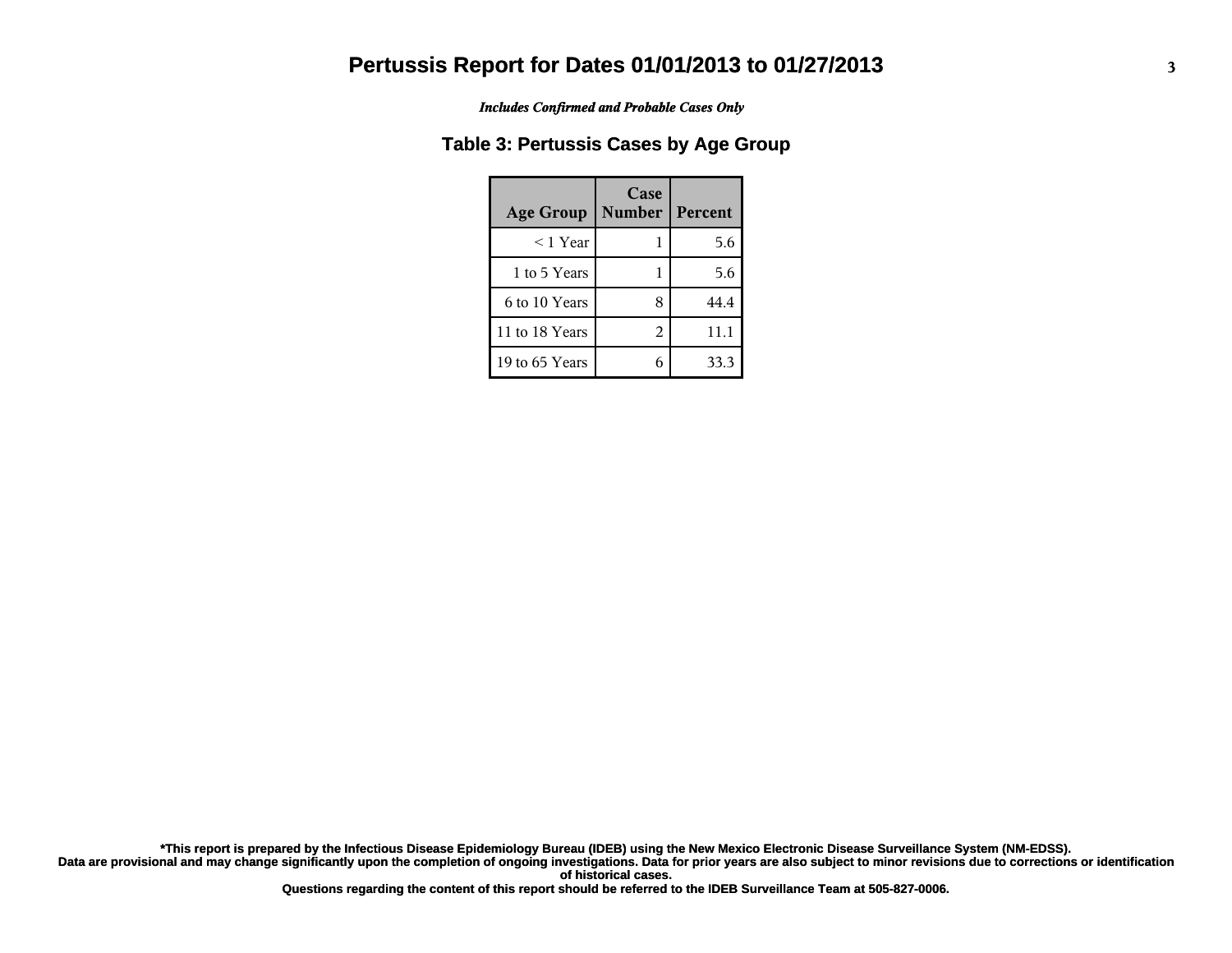#### *Includes Confirmed and Probable Cases Only*

### **Table 4: Pertussis Cases by Race/Ethnicity**

| Race/Ethnicity  | Case<br>Number   Percent |      |
|-----------------|--------------------------|------|
| Hispanic        | 12                       | 66.7 |
| White           | 5                        | 27.8 |
| Unknown/Missing |                          | 56   |

**Data are provisional and may change significantly upon the completion of ongoing investigations. Data for prior years are also subject to minor revisions due to corrections or identification of historical cases. \*This report is prepared by the Infectious Disease Epidemiology Bureau (IDEB) using the New Mexico Electronic Disease Surveillance System (NM-EDSS).**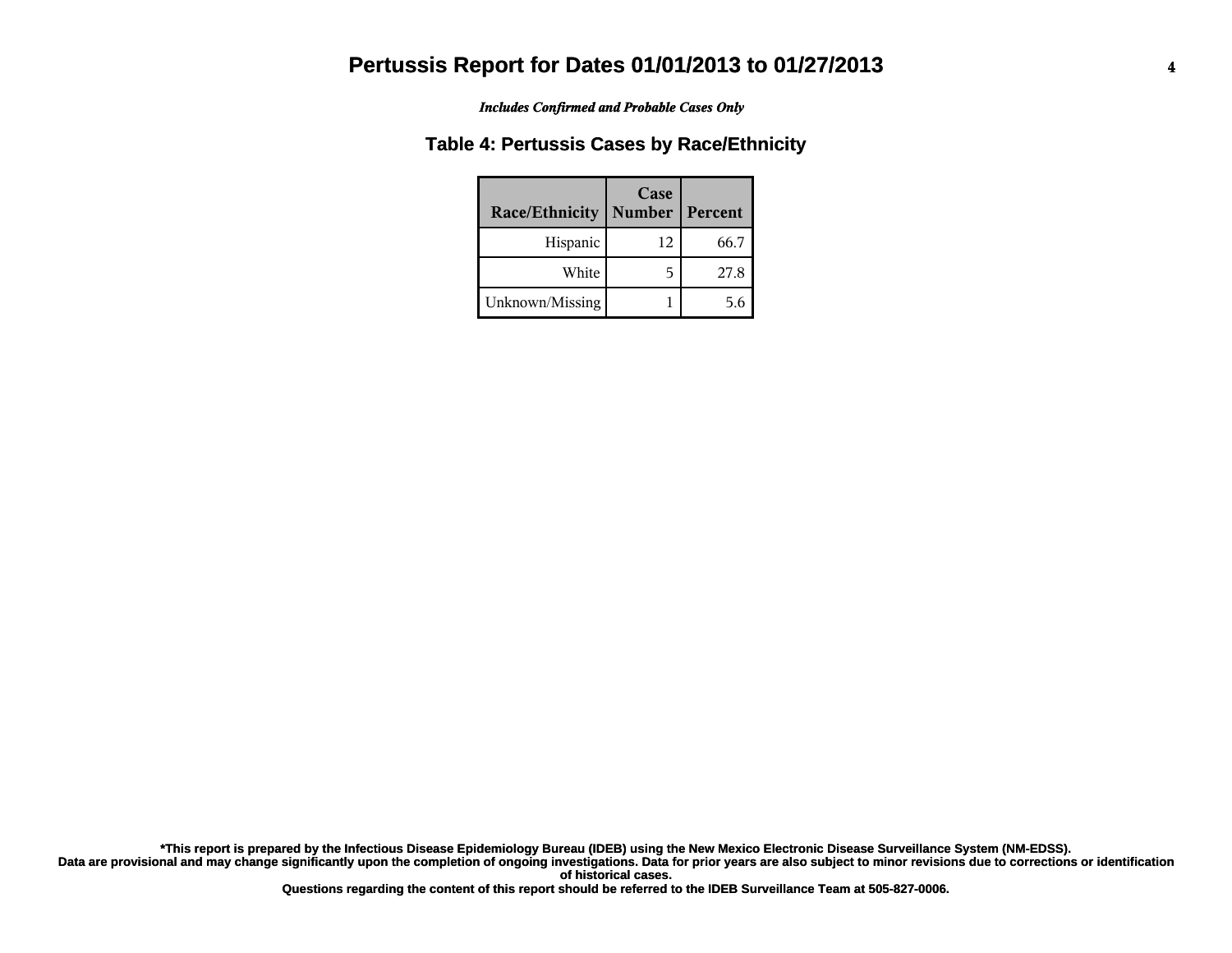#### *Includes Confirmed and Probable Cases Only*

#### **Table 5: Cases of Pertussis by Race/Ethnicity**

|                                  | <b>Ethnicity</b>         |                                        |                            |              |  |
|----------------------------------|--------------------------|----------------------------------------|----------------------------|--------------|--|
| Race                             | Hispanic<br>or<br>Latino | <b>Not</b><br>Hispanic<br>or<br>Latino | Unknown/<br><b>Missing</b> | <b>Total</b> |  |
| American Indian or Alaska Native | 10                       | 48                                     | $\mathfrak{D}$             | 60           |  |
|                                  | 1.14                     | 5.47                                   | 0.23                       | 6.84         |  |
| Asian or Pacific Islander        | 1                        | 5                                      | $\Omega$                   | 6            |  |
|                                  | 0.11                     | 0.57                                   | 0.00                       | 0.68         |  |
| <b>Black or African American</b> | 6                        | 23                                     | 1                          | 30           |  |
|                                  | 0.68                     | 2.62                                   | 0.11                       | 3.42         |  |
| White                            | 357                      | 229                                    | 4                          | 590          |  |
|                                  | 40.71                    | 26.11                                  | 0.46                       | 67.27        |  |
| Multi-race                       | 5                        | $\overline{4}$                         | $\Omega$                   | 9            |  |
|                                  | 0.57                     | 0.46                                   | 0.00                       | 1.03         |  |
| <b>Unknown/Missing</b>           | 163                      | 7                                      | 12                         | 182          |  |
|                                  | 18.59                    | 0.80                                   | 1.37                       | 20.75        |  |
| <b>Total</b>                     | 542                      | 316                                    | 19                         | 877          |  |
|                                  | 61.80                    | 36.03                                  | 2.17                       | 100.00       |  |

**\*This report is prepared by the Infectious Disease Epidemiology Bureau (IDEB) using the New Mexico Electronic Disease Surveillance System (NM-EDSS).**

**Data are provisional and may change significantly upon the completion of ongoing investigations. Data for prior years are also subject to minor revisions due to corrections or identification of historical cases.**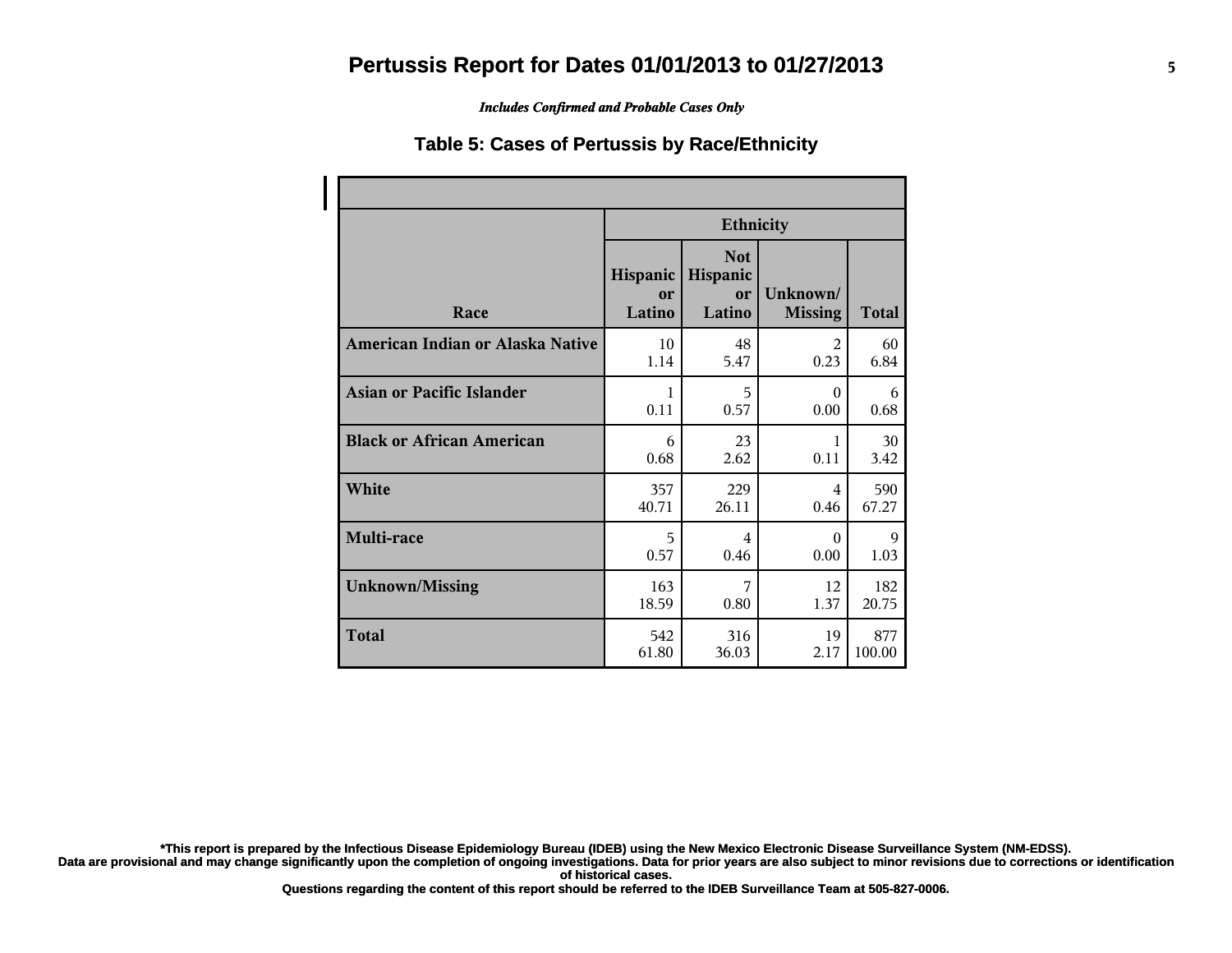*Includes Confirmed and Probable Cases Only*

### **Table 6: Pertussis Cases by Sex**

| Gender | Case<br><b>Number</b> | Percent |
|--------|-----------------------|---------|
| Female | 10                    | 55.6    |
| Male   | 8                     | 44.4    |

**Data are provisional and may change significantly upon the completion of ongoing investigations. Data for prior years are also subject to minor revisions due to corrections or identification of historical cases. \*This report is prepared by the Infectious Disease Epidemiology Bureau (IDEB) using the New Mexico Electronic Disease Surveillance System (NM-EDSS).**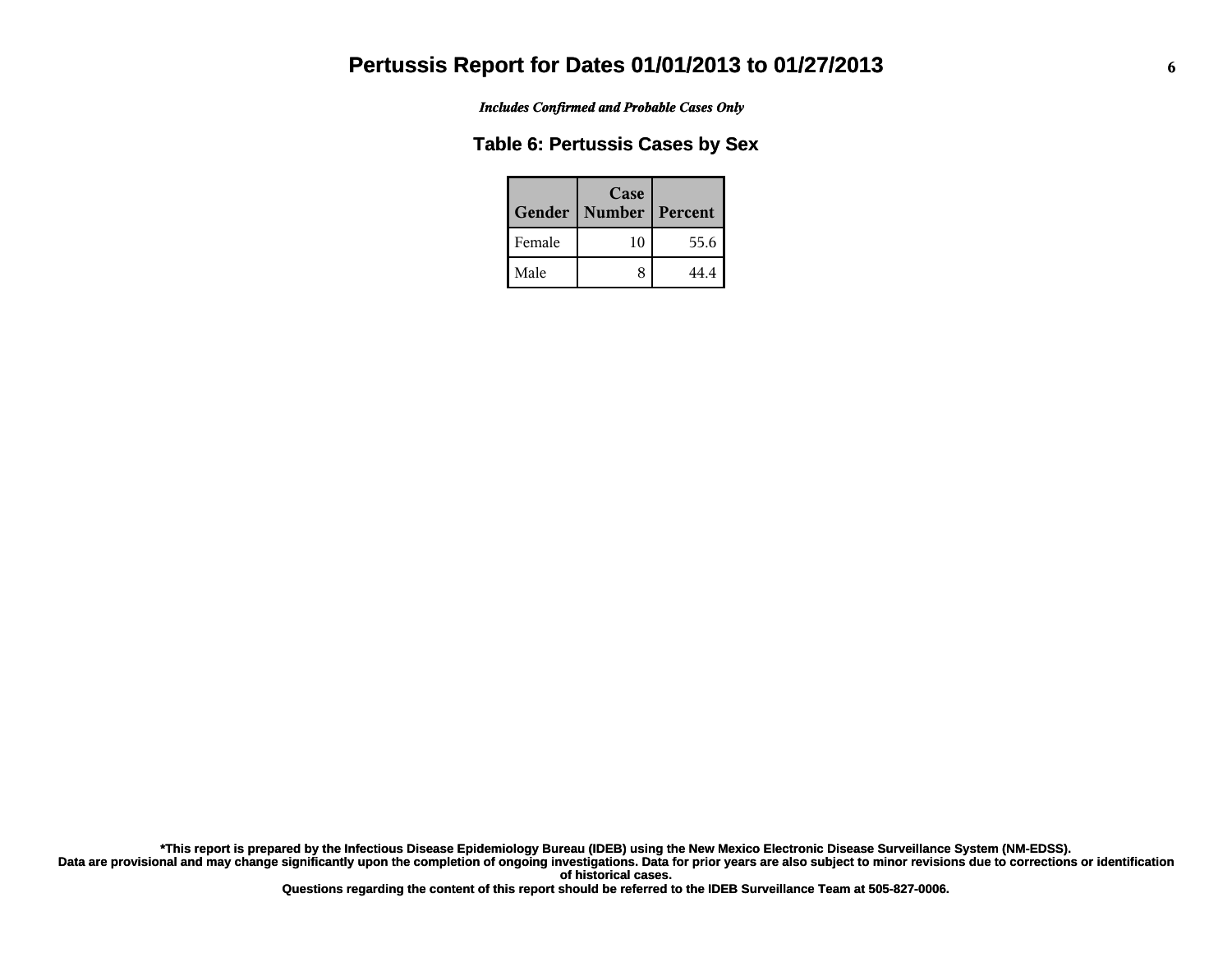#### *Includes Confirmed and Probable Cases Only*

#### **Table 7: Hospitalizations of Pertussis Cases**

| <b>Yes</b> |         | No    |         |  |
|------------|---------|-------|---------|--|
| Count      | Percent | Count | Percent |  |
|            | 5.6     | 17    | 94.4    |  |

**Data are provisional and may change significantly upon the completion of ongoing investigations. Data for prior years are also subject to minor revisions due to corrections or identification of historical cases. \*This report is prepared by the Infectious Disease Epidemiology Bureau (IDEB) using the New Mexico Electronic Disease Surveillance System (NM-EDSS).**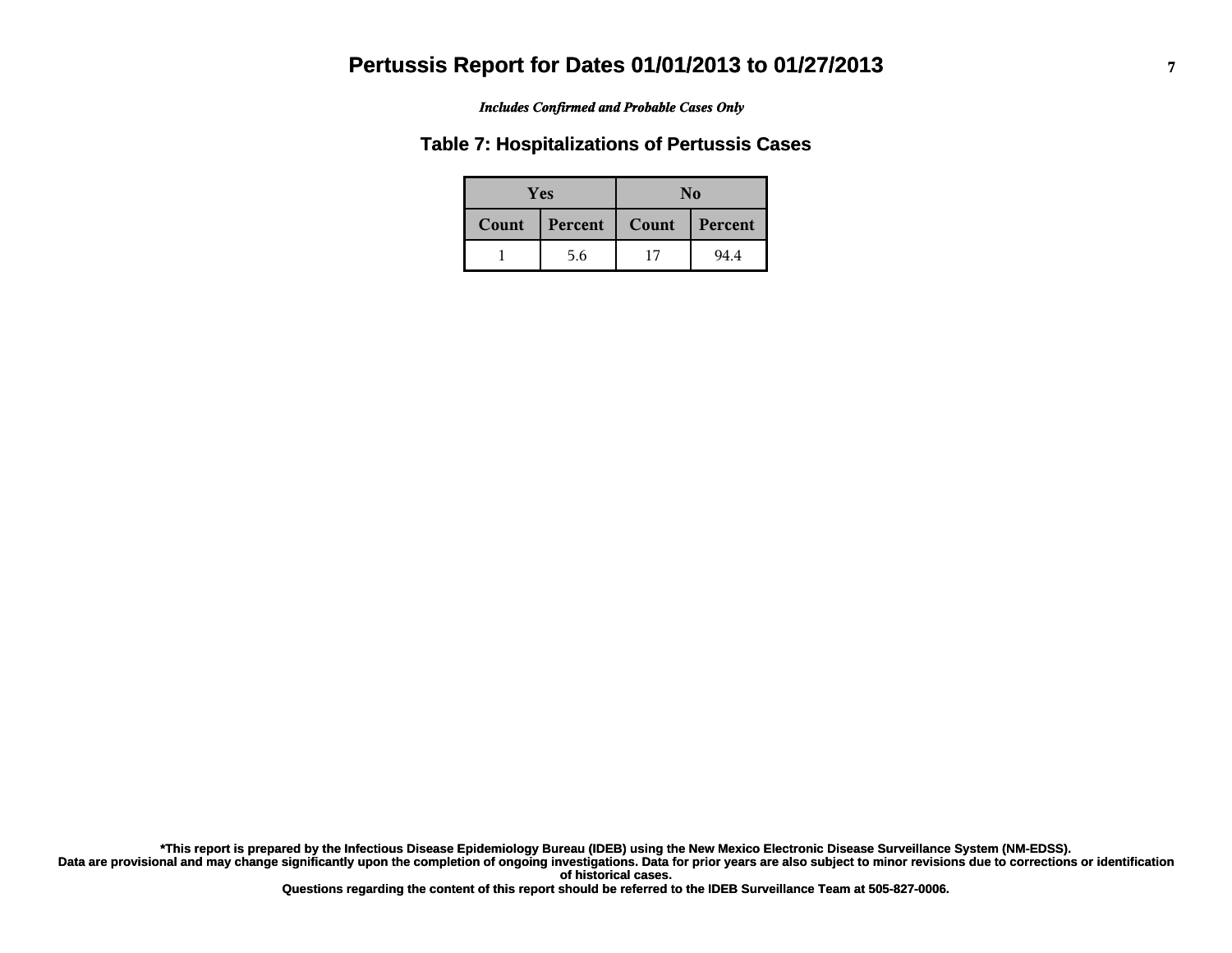*Includes Confirmed and Probable Cases Only*

### **Table 8: Cases of Pertussis by Hospitalization and Age Group**

|                  | <b>Hospitalized Cases</b>  |             |                |  |  |
|------------------|----------------------------|-------------|----------------|--|--|
| <b>Age Group</b> | No.<br><b>Total</b><br>Yes |             |                |  |  |
| <1 Year          | 1<br>100.00                | 0<br>0.00   | 1              |  |  |
| 1 to 5 Years     | 0<br>0.00                  | 1<br>100.00 | 1              |  |  |
| 6 to 10 Years    | 0<br>0.00                  | 8<br>100.00 | 8              |  |  |
| 11 to 18 Years   | 0<br>0.00                  | 2<br>100.00 | $\mathfrak{D}$ |  |  |
| 19 to 65 Years   | $\Omega$<br>0.00           | 6<br>100.00 | 6              |  |  |
| <b>Total</b>     | 1                          | 17          | 18             |  |  |

**\*This report is prepared by the Infectious Disease Epidemiology Bureau (IDEB) using the New Mexico Electronic Disease Surveillance System (NM-EDSS).**

**Data are provisional and may change significantly upon the completion of ongoing investigations. Data for prior years are also subject to minor revisions due to corrections or identification of historical cases.**